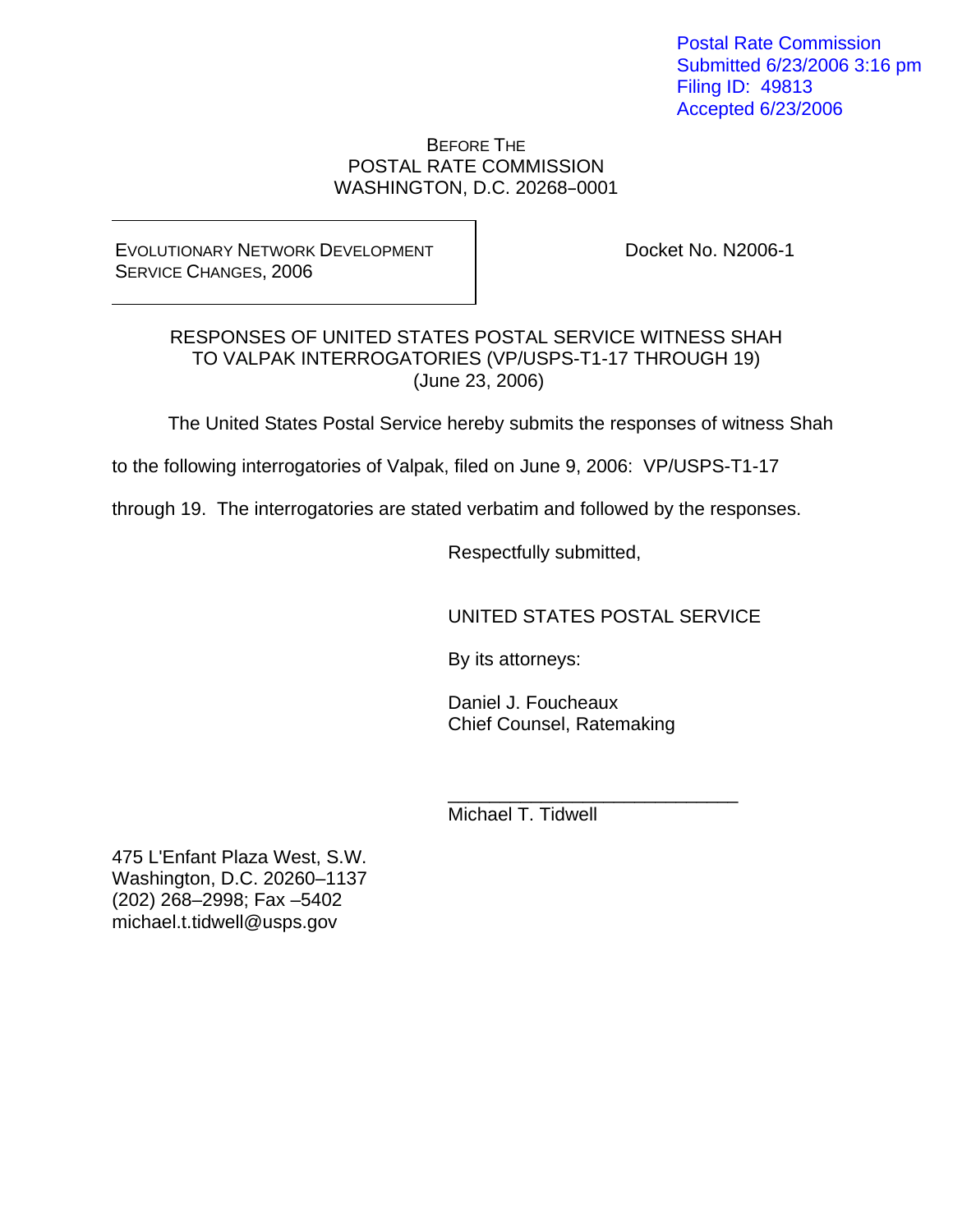## **VP/USPS-T1-17.**

Please refer to your response to VP/USPS-T1-5(b), where you state that "[t]he cost functions are designed to represent the fixed and variable cost of specific mail processing operations in three size categories small, medium and large." Also, please refer to USPS Library Reference N2006-1/7 (GAO Report),

"Highlights" page (unnumbered), the chart "Total Pieces Handled per Person per Hour in Processing Plants for Fiscal Year 2004," which shows that the average hourly pieces handled per person in "small" plants was 1,970 pieces, in "medium" plants it was 1,700 pieces, and in "large" plants it was only 1,495 pieces. In other words, the GAO found that, on average, total pieces handled per person per hour in medium 3 plants is about 14 percent less than in small plants, and in large plants the total pieces handled per person per hour is about 12 percent less than in medium plants and 24 percent less than in small plants.

a. Do you have any reason to disagree with or otherwise dispute the productivity data shown in the GAO report? If so, please explain fully.

b. Are the small, medium and large size plant categories in the GAO report comparable with the small, medium and large size plant categories in the cost functions in your model? If not, please explain.

c. Does your optimization model contain productivity data for plants in the small, medium and large size categories referred to in your response to VP/USPS-T1- 5(b)? If so, are the differences in productivity for each size category similar to those in the GAO Report? If not, please explain:

- (i) How they differ; and
- (ii) Why not.

d. In terms of pieces handled per hour, higher productivity is generally correlated with lower unit cost. Do the unit cost data in your optimization model reflect productivity data that are similar to the productivity data in the GAO Report, *i.e.*, unit cost increasing with size of facility? If not, please explain the source of such productivity data that underlie the unit costs in your model, and how the differences in unit cost differ from what might be expected from the productivity data in the GAO Report.

# **RESPONSE**

a. The GAO correctly acknowledged on page 29 and 30 that, as seen in

figure 10, there are also large gaps in productivity among the plants within

each size classification. They go on to describe factors that can lead to the

variation in productivity, including: complexity of the operation, size of the

workforce, physical layout of the facility, and lack of standardization. The

network redesign is focused on achieving economies of scale through the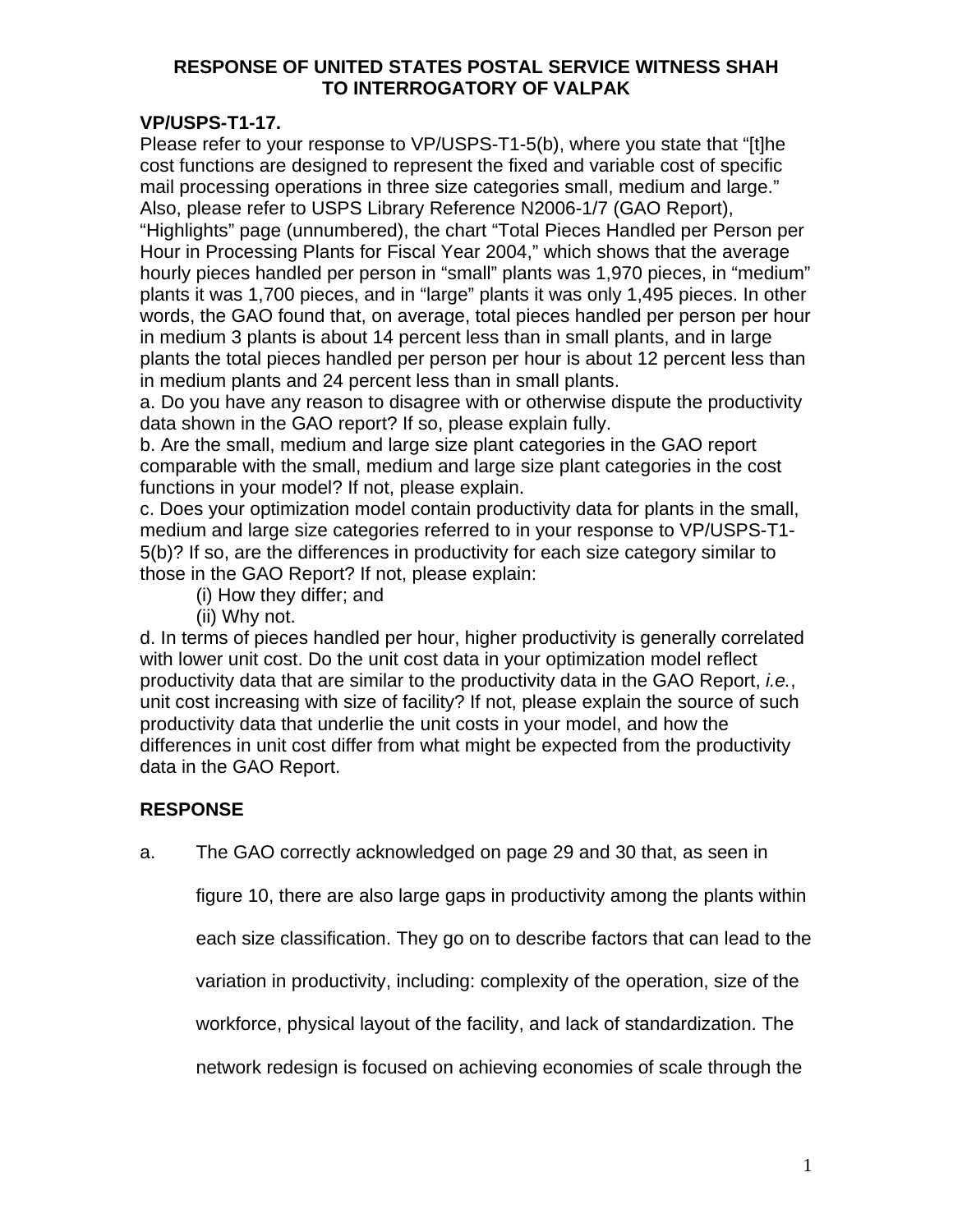#### **RESPONSE to VP/USPS-T1-17 (continued)**:

 consolidation of operations under a standardized distribution concept and as much as possible, a standardization of the physical layout of the facility. How unit costs respond to the addition of volume to an operation depends on the operation's volume-variability factor. The Postal Service's models show less than 100% variability (except for the AFSM operation), which implies that unit costs decline as volumes are added to facilities, other things equal. The comparison of average productivities by group does not represent the effect of adding volume to facilities; it is fundamentally an inter-facility comparison -- sites which have always been large vs. sites which have always been small, etc. The comparison of productivities by facility size group also fails to control for features of facilities receiving volume that will not change due to consolidation. See also the response to POIR No. 3, Question 10(a). The cited figure in the GAO report also shows that there is sufficient within-group productivity variation that there are "large" facilities with higher productivity operations than most "small" facilities. Note also that the ultimate goal of the optimization model is not to characterize the facilities the Postal Service currently has, but rather to answer questions relating to: if the Postal Service could optimally configure its operations, then what would the network look like. Individual plant productivities are taken into consideration as inputs as capacity functions are developed.

2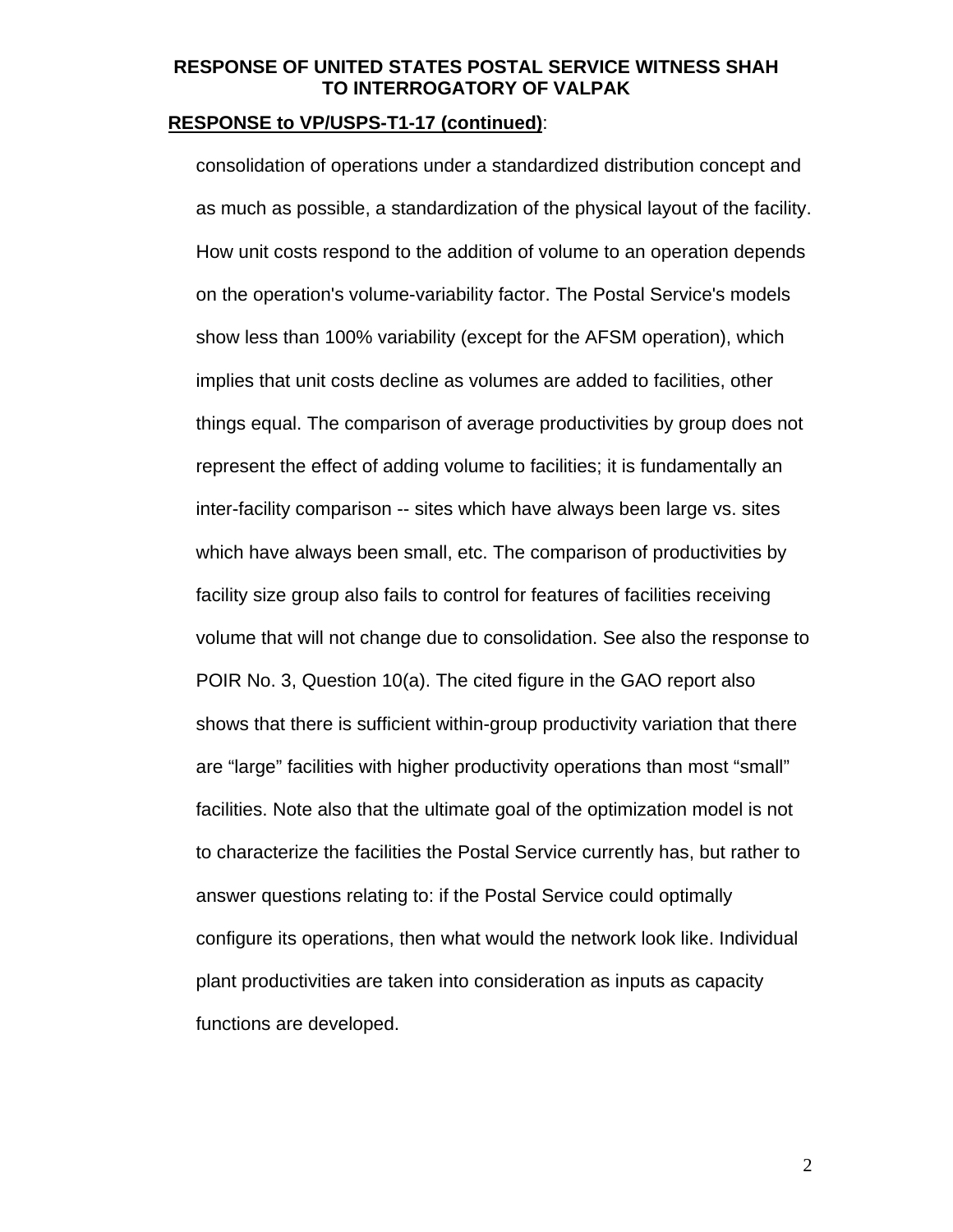#### **RESPONSE to VP/USPS-T1-17 (continued)**:

- b. No, the sizes and facilities within each are not comparable. The GAO looks at overall plant productivities, as opposed to productivity by operation that the END models look at. The optimization model contains productivity data by operation for small, medium and large. The small, medium and large size categories refer to the fact that the linear approximations match the productivities implied by the Postal Service's cost equations for small, medium, and large operations. It does not mean that they match average productivities from three subsets of offices called "small," "medium," and "large."
- c. See the response to b.
- d. See the response to a. See also the Direct Testimony of A. Thomas Bozzo on behalf of the United States Postal Service (R2005-1 USPS-T-12) in which the END linear cost functions are based.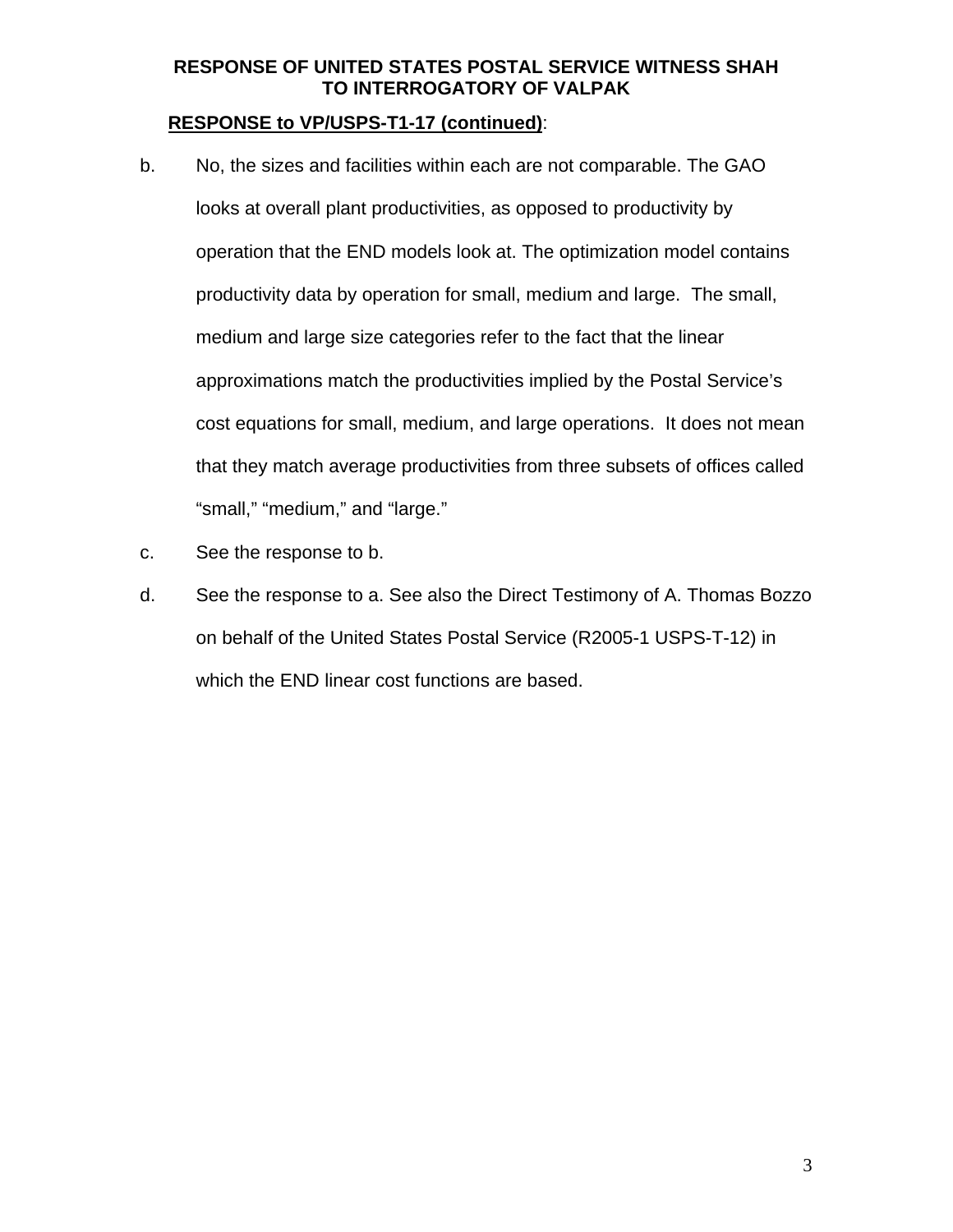# **VP/USPS-T1-18.**

Please refer to your response to VP/USPS-T1-5(b).

a. Please define the term "economies of scale" as you use it in your response. b. Does the Postal Service have any study or studies that show how unit costs or productivity of mail processing operations varies as plant size increases, either for the plant as a whole, or for shape-specific or product-specific mail processing operations? If so, please provide copies of each such study.

c. Please assume that mail at a P&DF is processed on equipment that has run rates and throughput rates similar to equipment at a nearby P&DC. Please assume further that consolidating mail from the P&DF to the nearby P&DC idles as much capacity at the P&DF as it utilizes at the P&DC. Under these circumstances, please explain how consolidation: (i) maximizes utilization of available capacity; and (ii) achieves economies of scale.

d. Please define the term "incremental cost" as you use it in your response to VP/USPS-T1-5(b).

e. Please provide all studies, analyses, or other evidence on which you rely to support your statement that "the incremental cost of adding volume to a large operation is less than a small and medium operation."

f. Please define the terms "small operation," "medium operation," and "large operation" as you use those them in your response to VP/USPS-T1-5(b).

# **RESPONSE:**

- a. The term economies of scale is the declining marginal cost of processing a piece of mail as one increases the amount of mail being processed at a given facility. See the Direct Testimony of A. Thomas Bozzo on behalf of the United States Postal Service (R2005-1 USPS-T-12) in which the linear cost functions are based.
- b. See the Direct Testimony of A. Thomas Bozzo on behalf of the United States Postal Service (R2005-1 USPS-T-12) in which the linear cost functions are based.
- c. If mail is transferred from one facility to another, the facility that is migrating workload would have its capacity (machines) reduced such that its machines are running at an optimal capacity, and the gaining site would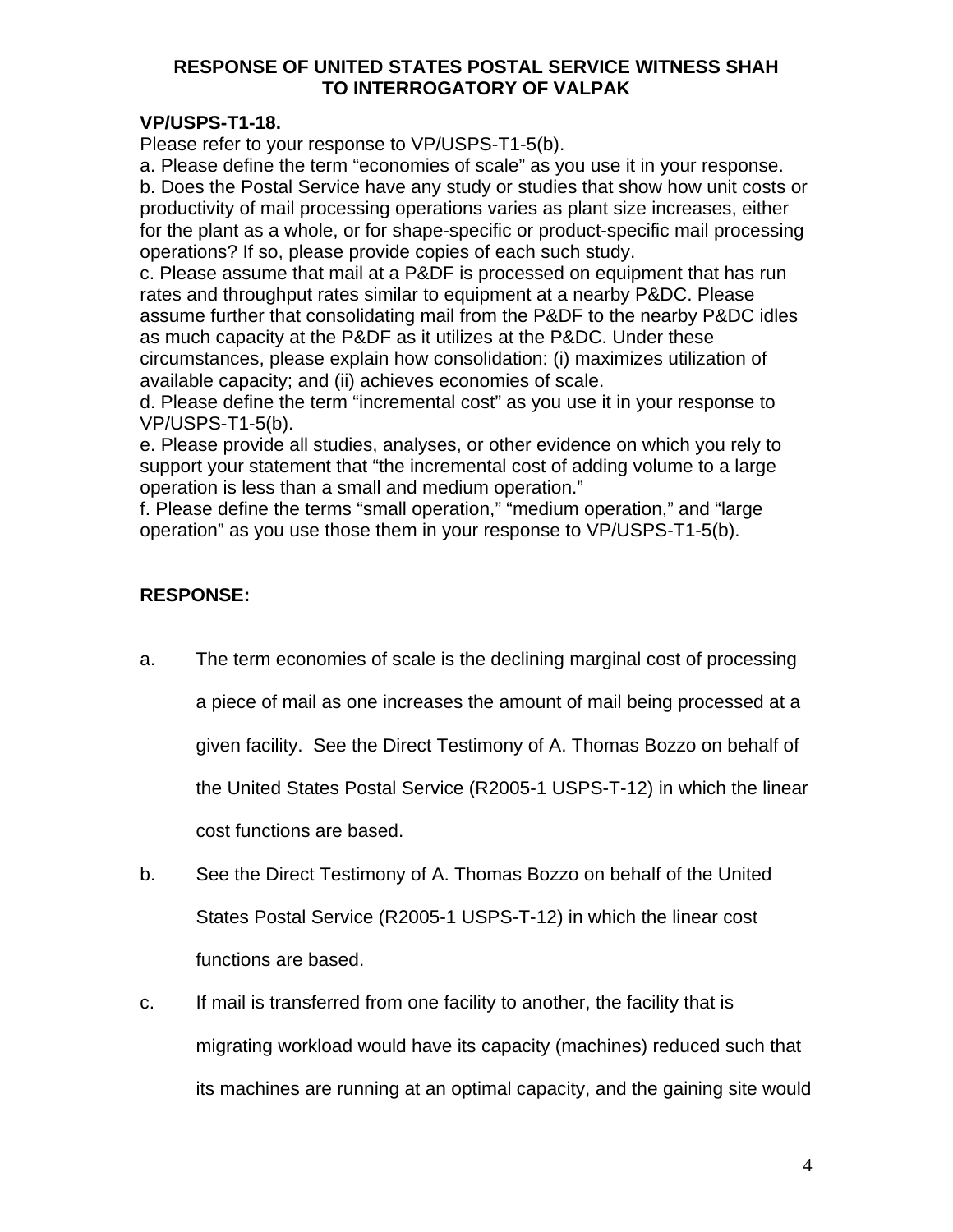# **RESPONSE to VP/USPS-T1-18 (continued)**:

 have its capacity increased such that is running at an optimal capacity. It is assumed that processing these volumes together will yield economies of scale.

- d. The marginal (or additional) cost of adding an additional piece of mail to an operation
- e. See the Direct Testimony of A. Thomas Bozzo on behalf of the United States Postal Service (R2005-1 USPS-T-12) in which the volume variability cost assumptions are based.
- f. The terms "Small operation", "medium operation", and "large operation" refer to the point on the marginal cost curve an operation falls.